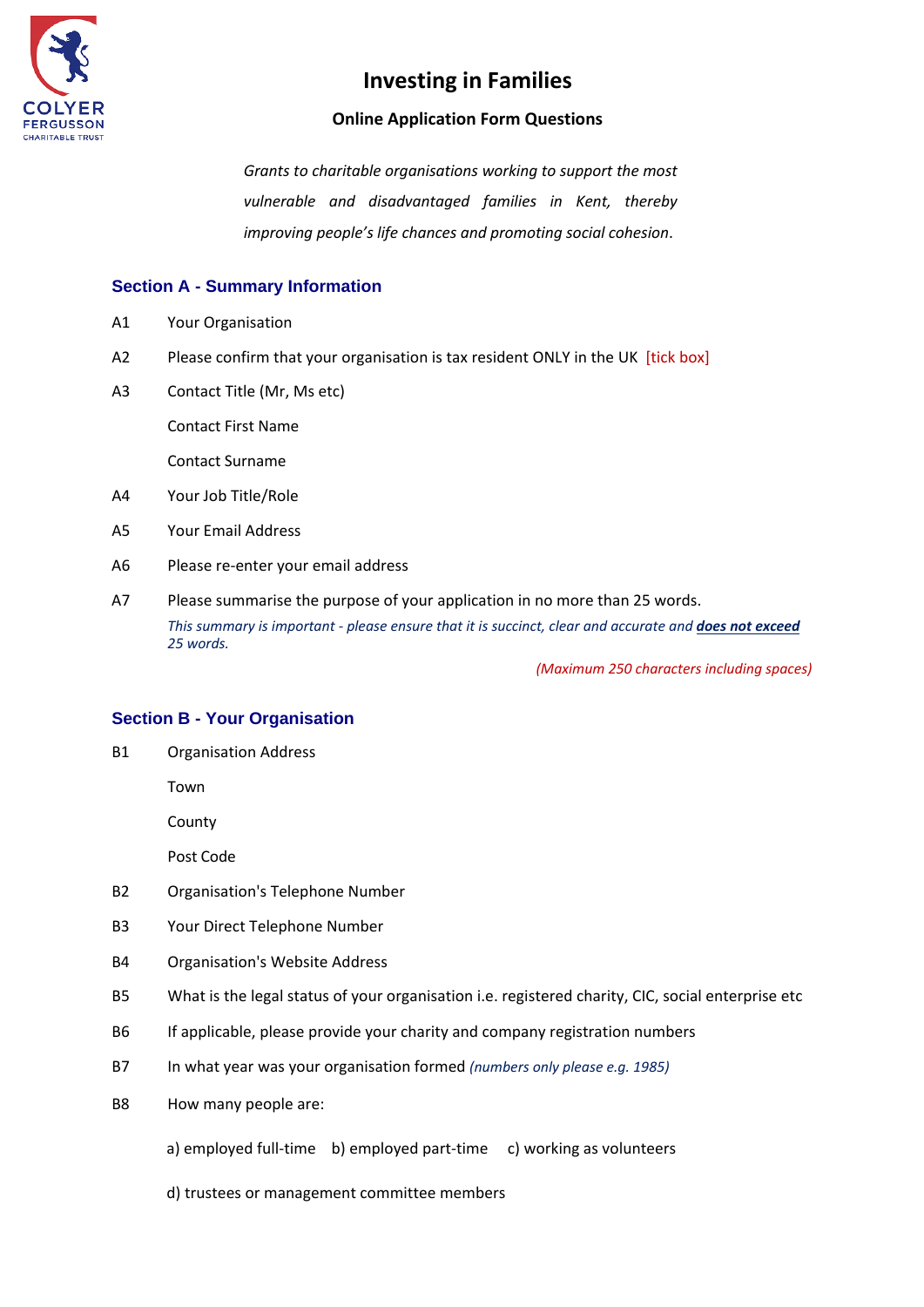

## **Online Application Form Questions**

- B9 Briefly describe the aims, objectives and activities of your organisation. *(Maximum 1,250 characters including spaces which is about 200 words)*
- B10 What was your organisation's gross income in its last financial year?
- B11 What were the main sources of this income? *Please Indicate if these have changed significantly in the current year. (Maximum 1,250 characters including spaces which is about 200 words)*
- B12 What was its expenditure in the last financial year?
- B13 What were the main areas of expenditure and are all salaries paid at or above the Living Wage rate?

*(Maximum 1,250 characters including spaces which is about 200 words)*

- B14 What were your organisation's reserves in the last financial year?
- B15 Which District does your organisation serves all or part of? *If more than one applies, please select the primary one. If this is not possible, please select Kent-wide.*
	- Ashford
	- Canterbury
	- Dartford
	- Dover
	- Folkestone & Hythe
	- Gravesham
	- Maidstone
	- Medway
	- Sevenoaks
	- **Swale**
	- Thanet
	- Tonbridge and Malling
	- Tunbridge Wells
- Kent-wide
- **Other**

- B16 Which District includes the geographic area that would be funded by the grant? *If more than one applies, please select the primary one. If this is not possible, please select Kent-wide.*
	- Ashford
	- Canterbury
	- Dartford
	- Dover
	- Folkestone & Hythe
	- Gravesham<br>• Maidstone
	-
	- Maidstone<br>• Medway • Medway
	- Sevenoaks
	- Swale
	- Thanet
	- Tonbridge and Malling
	- Tunbridge Wells
- Kent-wide
- **Other**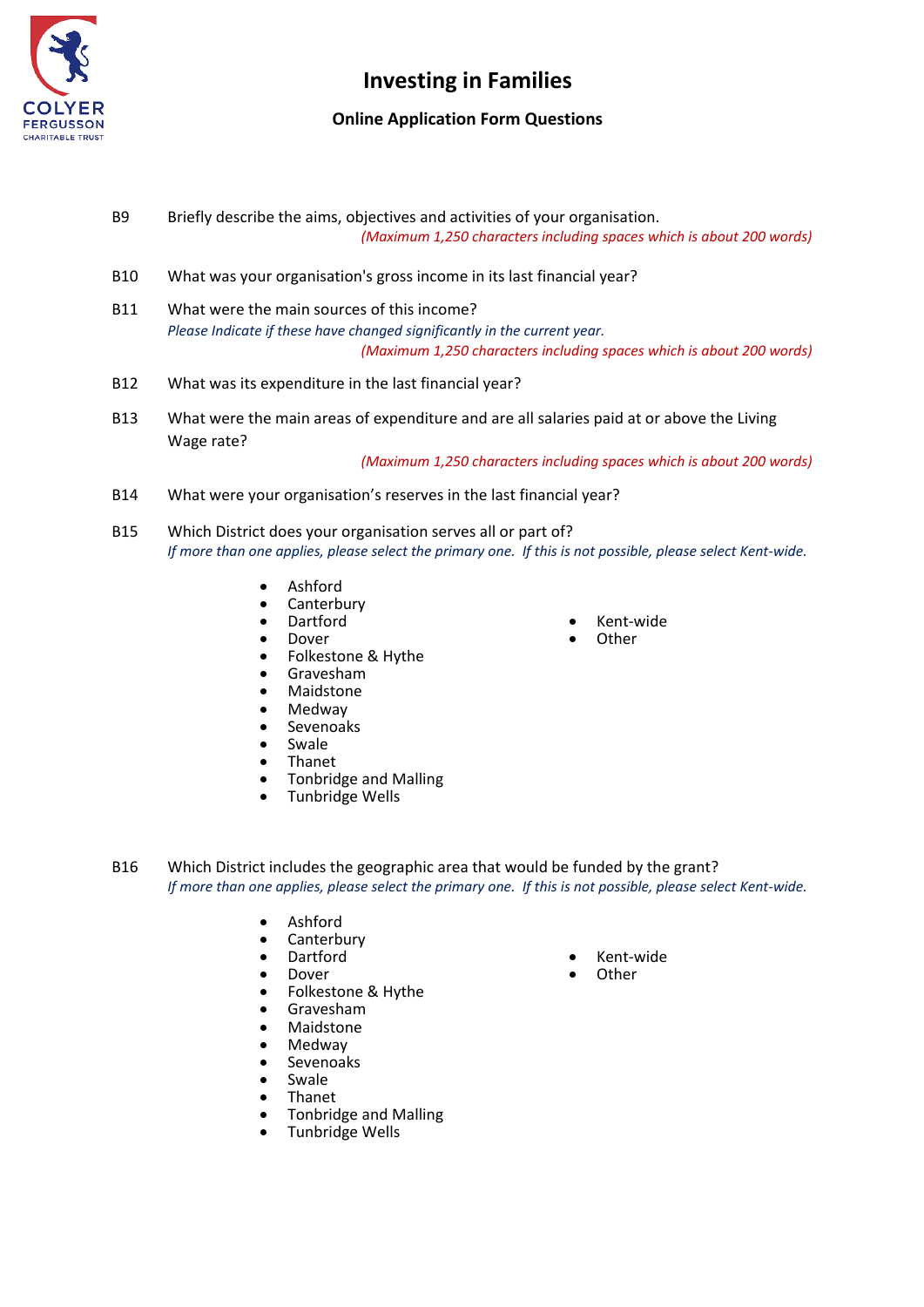

## **Online Application Form Questions**

## **Section C – Purpose of Your Grant**

C1 Are you applying for funds for:

a) a new project or service b) an existing project or service

#### [If chosen a)]

C1b When could the work start and what would be its proposed duration/timetable? *(Maximum 1,250 characters including spaces which is about 200 words)*

[If chosen b) Please note: you will need to explain how a grant would unlock new opportunities or extend the project/service in some way.

C2 Please use this space to explain why you need a grant.

*Please be very specific about what you propose to do with the funds and how this will help Kent families.*

*(Maximum 4,000 characters including spaces which is about 600 words)*

C3 Please tell us how you approach diversity, equality and inclusion in your services and what efforts will you make to reach and support people who face additional disadvantage or discrimination?

 *(Maximum 1,250 characters including spaces which is about 200 words)*

- C4 What are the anticipated outcomes of the grant? *(Maximum 1,250 characters including spaces which is about 200 words)*
- C5 How would you measure these outcomes? *(Maximum 1,250 characters including spaces which is about 200 words)*
- C6 How many people do you estimate will benefit from the grant in any one year?
- C6b How do you propose to monitor this number? *(Maximum 1,250 characters including spaces which is about 200 words)*
- C7 How will you ensure that funded work is sustainable over time and what plans do you have to secure replacement funding in future years? *(Maximum 1,250 characters including spaces which is about 200 words)*
- C8 Would the grant provide any long-term legacy.

Yes/No

C8b *[If Yes]* What would this be?

*(Maximum 1,250 characters including spaces which is about 200 words)*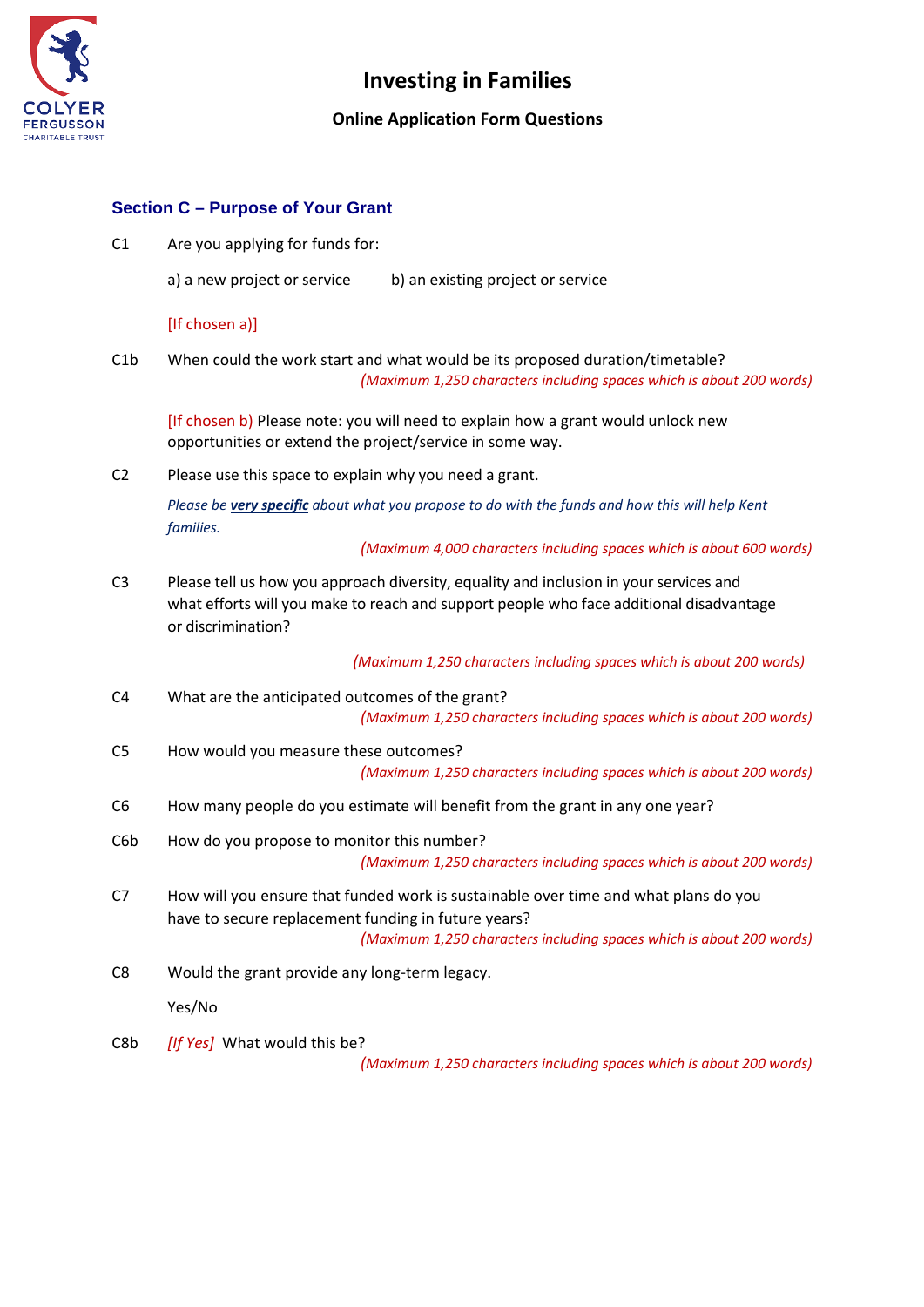

### **Online Application Form Questions**

## **Section D - Financial Information about the grant you are seeking**

| D1             | Are you requesting a one-off grant or a grant payable over more than one year                                                                                                     |                        |                          |  |
|----------------|-----------------------------------------------------------------------------------------------------------------------------------------------------------------------------------|------------------------|--------------------------|--|
|                | [One-off grant]                                                                                                                                                                   | [Grant over two years] | [Grant over three years] |  |
| D <sub>2</sub> | How much are you requesting from the Trust:                                                                                                                                       |                        |                          |  |
|                | [Year one and one-off grants]                                                                                                                                                     |                        |                          |  |
|                | [Year two]                                                                                                                                                                        |                        |                          |  |
|                | [Year three]                                                                                                                                                                      |                        |                          |  |
|                | [Total Grant] [form calculated field]                                                                                                                                             |                        |                          |  |
| D <sub>3</sub> | [if C1 is answer a]] What is the total cost of the new project or service?                                                                                                        |                        |                          |  |
| D <sub>4</sub> | [if C1 is answer a) and D2 total is less than D3] Please explain how you would make up the<br>difference between the total project cost and the amount you are requesting from us |                        |                          |  |

difference between the total project cost and the amount you are requesting from us. *(Maximum 1,250 characters including spaces which is about 200 words)*

Please note that you will be asked to attach a budget for your grant at the end of this form.

## **Section E - Classifying the grant you are seeking**

Please consider the following categories and indicate which is most relevant to your application:

*If more than one applies, please select the most relevant.*

- E1 Which category best describes the families you are supporting? If more than one applies, please choose the most relevant [only one can be selected]
	- Debt and financial issues
	- Drug and alcohol abuse
	- Mental health issues
	- Domestic abuse
	- Caring for a family member
	- **Bereavement**
	- Housing and homelessness
	- None of these